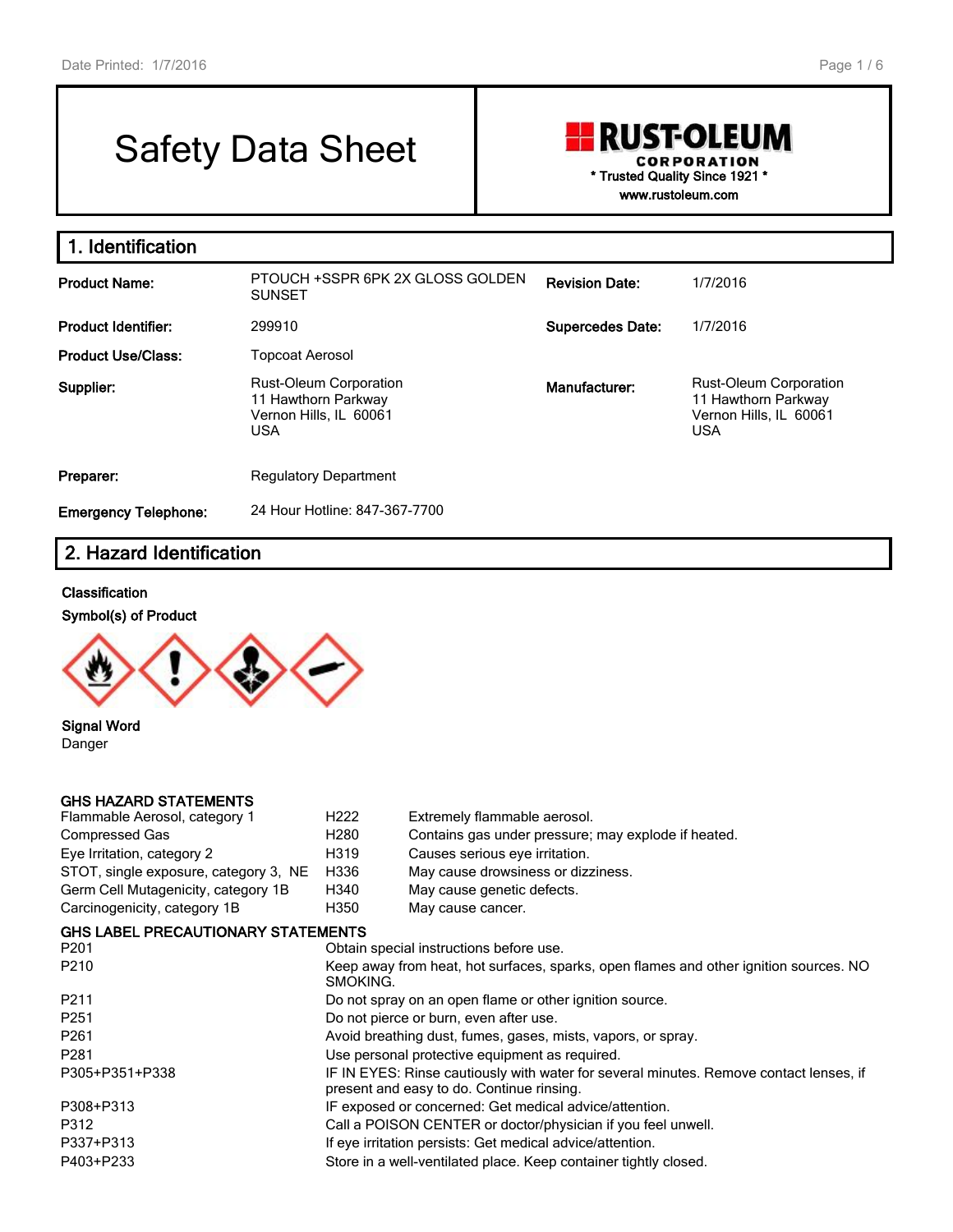# **3. Composition/Information On Ingredients**

| <b>HAZARDOUS SUBSTANCES</b>            |                |                             |                       |                          |
|----------------------------------------|----------------|-----------------------------|-----------------------|--------------------------|
| <b>Chemical Name</b>                   | CAS-No.        | <b>Wt.%</b><br><u>Range</u> | <b>GHS Symbols</b>    | <b>GHS Statements</b>    |
| Acetone                                | 67-64-1        | 25-50                       | GHS02-GHS07           | H225-319-332-336         |
| Propane                                | 74-98-6        | $10 - 25$                   | GHS04                 | H <sub>280</sub>         |
| Dimethyl Carbonate                     | 616-38-6       | $2.5 - 10$                  | GHS02                 | H225                     |
| n-Butane                               | 106-97-8       | $2.5 - 10$                  | GHS04                 | H <sub>280</sub>         |
| Naphtha, Petroleum, Hydrotreated Light | 64742-49-0     | $2.5 - 10$                  | GHS08                 | H304                     |
| n-Butyl Acetate                        | 123-86-4       | $2.5 - 10$                  | GHS02-GHS07           | H226-336                 |
| 1-Methoxy-2-propyl acetate             | 108-65-6       | $2.5 - 10$                  | GHS02                 | H226                     |
| Solvent Naphtha, Light Aromatic        | 64742-95-6     | $1.0 - 2.5$                 | GHS07-GHS08           | H304-332-340-350         |
| <b>Titanium Dioxide</b>                | 13463-67-7     | $1.0 - 2.5$                 | Not Available         | <b>Not Available</b>     |
| 1,2,4-Trimethylbenzene                 | 95-63-6        | $1.0 - 2.5$                 | GHS02-GHS07-<br>GHS08 | H226-304-315-319-332-335 |
| Propylene Glycol Monobutyl Ether       | 5131-66-8      | $1.0 - 2.5$                 | GHS07                 | H302-315-319             |
| Xylene (mixed isomers)                 | 1330-20-7      | $1.0 - 2.5$                 | GHS02-GHS07           | H226-315-319-332         |
| Ethylene Glycol Monobutyl Ether        | 111-76-2       | $0.1 - 1.0$                 | GHS07                 | H302-312-315-319-332     |
| Ethylbenzene                           | $100 - 41 - 4$ | $0.1 - 1.0$                 | GHS02-GHS07-<br>GHS08 | H225-304-332-373         |
| <b>Stoddard Solvent</b>                | 8052-41-3      | $0.1 - 1.0$                 | GHS08                 | H304-372                 |

## **4. First-aid Measures**

**FIRST AID - EYE CONTACT:** Immediately flush eyes with plenty of water for at least 15 minutes holding eyelids open. Get medical attention. Do NOT allow rubbing of eyes or keeping eyes closed.

**FIRST AID - SKIN CONTACT:** Wash skin with soap and water. Remove contaminated clothing. Get medical attention if irritation develops or persists.

**FIRST AID - INHALATION:** Remove to fresh air. If not breathing, give artificial respiration. If breathing is difficult, give oxygen. Get immediate medical attention. Do NOT use mouth-to-mouth resuscitation. If you experience difficulty in breathing, leave the area to obtain fresh air. If continued difficulty is experienced, get medical assistance immediately.

**FIRST AID - INGESTION:** Aspiration hazard: Do not induce vomiting or give anything by mouth because this material can enter the lungs and cause severe lung damage. Get immediate medical attention. If swallowed, get medical attention.

## **5. Fire-fighting Measures**

**EXTINGUISHING MEDIA:** Alcohol Film Forming Foam, Carbon Dioxide, Dry Chemical, Dry Sand, Water Fog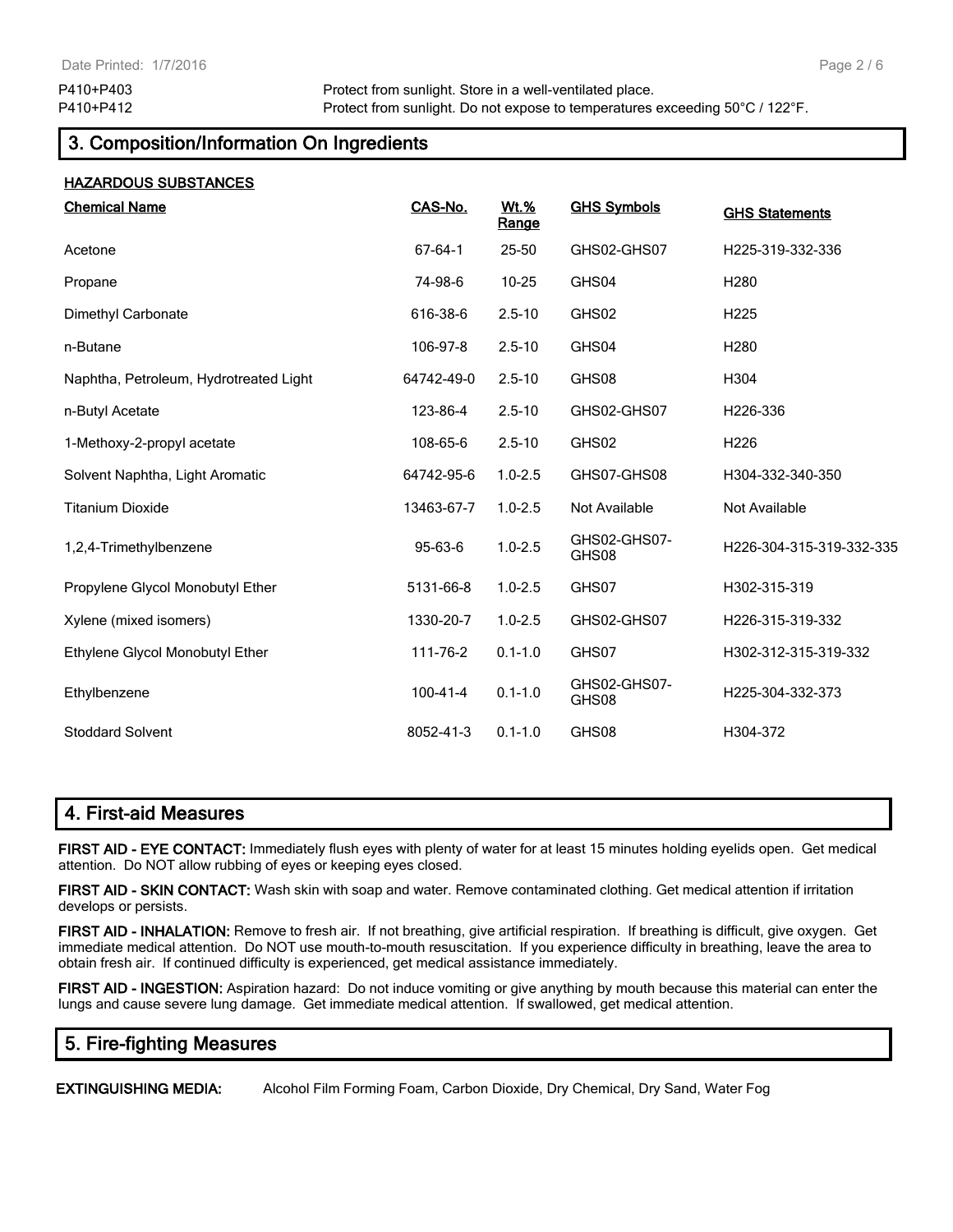**UNUSUAL FIRE AND EXPLOSION HAZARDS:** FLASH POINT IS LESS THAN 20°F. EXTREMELY FLAMMABLE LIQUID AND VAPOR!Water spray may be ineffective. Closed containers may explode when exposed to extreme heat due to buildup of steam. Closed containers may explode when exposed to extreme heat. Vapors may form explosive mixtures with air. Vapors can travel to a source of ignition and flash back. Keep containers tightly closed. Isolate from heat, electrical equipment, sparks and open flame. Perforation of the pressurized container may cause bursting of the can. No unusual fire or explosion hazards noted.

**SPECIAL FIREFIGHTING PROCEDURES:** Water may be used to cool closed containers to prevent pressure buildup and possible autoignition or explosion. Full protective equipment including self-contained breathing apparatus should be used. Evacuate area and fight fire from a safe distance. Use water spray to keep fire-exposed containers cool. Containers may explode when heated.

## **6. Accidental Release Measures**

**STEPS TO BE TAKEN IF MATERIAL IS RELEASED OR SPILLED:** Contain spilled liquid with sand or earth. DO NOT use combustible materials such as sawdust. Isolate the hazard area and deny entry to unnecessary and unprotected personnel. Remove all sources of ignition, ventilate area and remove with inert absorbent and non-sparking tools. Dispose of according to local, state (provincial) and federal regulations. Do not incinerate closed containers. Ventilate area, isolate spilled material, and remove with inert absorbent. Dispose of contaminated absorbent, container, and unused contents in accordance with local, state, and federal regulations.

# **7. Handling and Storage**

**HANDLING:** Wash thoroughly after handling. Wash hands before eating. Remove contaminated clothing and launder before reuse. Use only with adequate ventilation. Follow all MSDS/label precautions even after container is emptied because it may retain product residues. Avoid breathing fumes, vapors, or mist. Avoid contact with eyes, skin and clothing.

**STORAGE:** Store in a dry, well ventilated place. Keep container tightly closed when not in use. Keep containers tightly closed. Isolate from heat, electrical equipment, sparks and open flame. Contents under pressure. Do not store above 120 ° F. Store large quantities in buildings designed and protected for storage of NFPA Class I flammable liquids. Keep away from heat, sparks, flame and sources of ignition. Avoid excess heat. Product should be stored in tightly sealed containers and protected from heat, moisture, and foreign materials.

| <b>Chemical Name</b>                | CAS-No.        | Weight %<br>Less Than | <b>ACGIHTLV-</b><br>TWA | <b>ACGIH TLV-</b><br><b>STEL</b> | <b>OSHA PEL-TWA</b> | <b>OSHA PEL-</b><br><b>CEILING</b> |
|-------------------------------------|----------------|-----------------------|-------------------------|----------------------------------|---------------------|------------------------------------|
|                                     |                |                       |                         |                                  |                     |                                    |
| Acetone                             | 67-64-1        | 30.0                  | $250$ ppm               | 500 ppm                          | 1000 ppm            | N.E.                               |
| Propane                             | 74-98-6        | 20.0                  | N.E.                    | N.E.                             | 1000 ppm            | N.E.                               |
| Dimethyl Carbonate                  | 616-38-6       | 10.0                  | N.E.                    | N.E.                             | N.E.                | N.E.                               |
| n-Butane                            | 106-97-8       | 10.0                  | N.E.                    | $1000$ ppm                       | N.E.                | N.E.                               |
| Naphtha, Petroleum,                 | 64742-49-0     | 10.0                  | N.E.                    | N.E.                             | N.E.                | N.E.                               |
| <b>Hydrotreated Light</b>           |                |                       |                         |                                  |                     |                                    |
| n-Butyl Acetate                     | 123-86-4       | 5.0                   | $150$ ppm               | $200$ ppm                        | $150$ ppm           | N.E.                               |
| 1-Methoxy-2-propyl acetate          | 108-65-6       | 5.0                   | N.E.                    | N.E.                             | N.E.                | N.E.                               |
| Solvent Naphtha, Light Aromatic     | 64742-95-6     | 5.0                   | N.E.                    | N.E.                             | N.E.                | N.E.                               |
| Titanium Dioxide                    | 13463-67-7     | 5.0                   | 10 mg/m $3$             | N.E.                             | $15 \text{ mg/m}$   | N.E.                               |
| 1,2,4-Trimethylbenzene              | 95-63-6        | 5.0                   | N.E.                    | N.E.                             | N.E.                | N.E.                               |
| Propylene Glycol Monobutyl<br>Ether | 5131-66-8      | 5.0                   | N.E.                    | N.E.                             | N.E.                | N.E.                               |
| Xylene (mixed isomers)              | 1330-20-7      | 5.0                   | $100$ ppm               | 150 ppm                          | $100$ ppm           | N.E.                               |
| Ethylene Glycol Monobutyl           | 111-76-2       | 1.0                   | 20 ppm                  | N.E.                             | 50 ppm              | N.E.                               |
| Ether                               |                |                       |                         |                                  |                     |                                    |
| Ethylbenzene                        | $100 - 41 - 4$ | 1.0                   | 20 ppm                  | N.E.                             | $100$ ppm           | N.E.                               |
| <b>Stoddard Solvent</b>             | 8052-41-3      | 1.0                   | $100$ ppm               | N.E.                             | 500 ppm             | N.E.                               |

# **8. Exposure Controls/Personal Protection**

#### **PERSONAL PROTECTION**

**ENGINEERING CONTROLS:** Use process enclosures, local exhaust ventilation, or other engineering controls to control airborne levels below recommended exposure limits. Use explosion-proof ventilation equipment. Provide general dilution of local exhaust ventilation in volume and pattern to keep TLV of hazardous ingredients below acceptable limits. Prevent build-up of vapors by opening all doors and windows to achieve cross-ventilation.

**RESPIRATORY PROTECTION:** A respiratory protection program that meets OSHA 1910.134 and ANSI Z88.2 requirements must be followed whenever workplace conditions warrant a respirator's use. A NIOSH/MSHA approved air purifying respirator with organic vapor cartridge or canister may be permissible under certain circumstances where airborne concentrations are expected to exceed exposure limits.

**SKIN PROTECTION:** Use gloves to prevent prolonged skin contact. Nitrile or Neoprene gloves may afford adequate skin protection.

**EYE PROTECTION:** Use safety eyewear designed to protect against splash of liquids.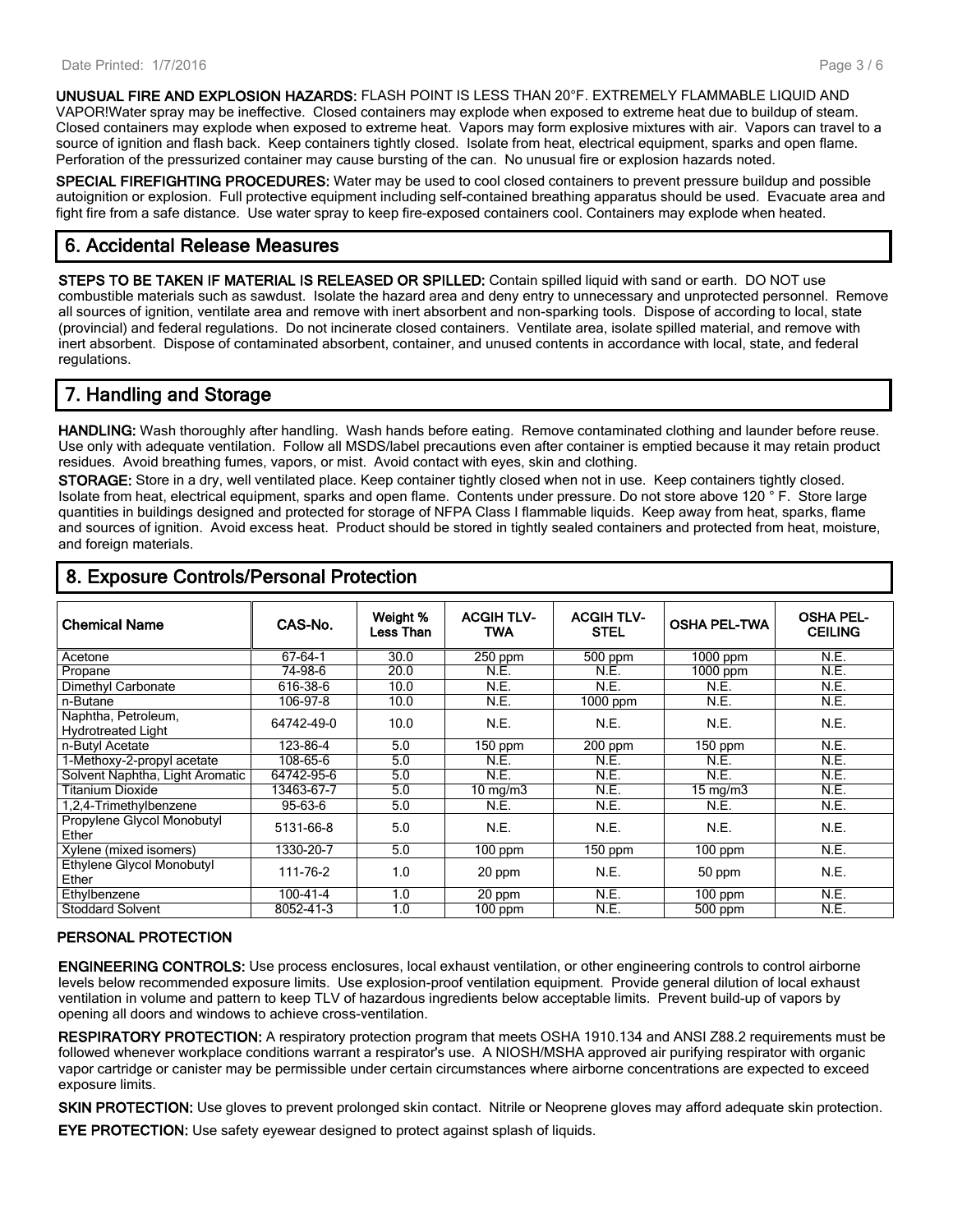**OTHER PROTECTIVE EQUIPMENT:** Refer to safety supervisor or industrial hygienist for further guidance regarding types of personal protective equipment and their applications.

**HYGIENIC PRACTICES:** Wash thoroughly with soap and water before eating, drinking or smoking. Remove contaminated clothing immediately and launder before reuse.

| 9. Physical and Chemical Properties |                            |                                   |                |  |  |
|-------------------------------------|----------------------------|-----------------------------------|----------------|--|--|
| Appearance:                         | <b>Aerosolized Mist</b>    | <b>Physical State:</b>            | Liguid         |  |  |
| Odor:                               | Solvent Like               | <b>Odor Threshold:</b>            | N.E.           |  |  |
| <b>Relative Density:</b>            | 0.762                      | pH:                               | N.A.           |  |  |
| Freeze Point, °C:                   | N.D.                       | Viscosity:                        | No Information |  |  |
| <b>Solubility in Water:</b>         | Slight                     | Partition Coefficient, n-octanol/ |                |  |  |
| Decompostion Temp., °C:             | N.D.                       | water:                            | N.D.           |  |  |
| Boiling Range, °C:                  | $-37 - 170$                | <b>Explosive Limits, vol%:</b>    | $0.9 - 13.0$   |  |  |
| <b>Flammability:</b>                | <b>Supports Combustion</b> | Flash Point, °C:                  | -96            |  |  |
| <b>Evaporation Rate:</b>            | <b>Faster than Ether</b>   | Auto-ignition Temp., °C:          | N.D.           |  |  |
| <b>Vapor Density:</b>               | Heavier than Air           | Vapor Pressure:                   | N.D.           |  |  |

(See "Other information" Section for abbreviation legend)

#### **10. Stability and Reactivity**

**CONDITIONS TO AVOID:** Avoid temperatures above 120°F (49°C). Avoid contact with strong acid and strong bases. Avoid all possible sources of ignition.

**INCOMPATIBILITY:** Incompatible with strong oxidizing agents, strong acids and strong alkalies.

**HAZARDOUS DECOMPOSITION:** By open flame, carbon monoxide and carbon dioxide. When heated to decomposition, it emits acrid smoke and irritating fumes. Contains solvents which may form carbon monoxide, carbon dioxide, and formaldehyde.

**HAZARDOUS POLYMERIZATION:** Will not occur under normal conditions.

**STABILITY:** This product is stable under normal storage conditions.

## **11. Toxicological information**

**EFFECTS OF OVEREXPOSURE - EYE CONTACT:** Causes Serious Eye Irritation

**EFFECTS OF OVEREXPOSURE - SKIN CONTACT:** May cause skin irritation. Allergic reactions are possible.

**EFFECTS OF OVEREXPOSURE - INHALATION:** Harmful if inhaled. High gas, vapor, mist or dust concentrations may be harmful if inhaled. Avoid breathing fumes, spray, vapors, or mist. High vapor concentrations are irritating to the eyes, nose, throat and lungs. Prolonged or excessive inhalation may cause respiratory tract irritation.

**EFFECTS OF OVEREXPOSURE - INGESTION:** Harmful if swallowed.

**EFFECTS OF OVEREXPOSURE - CHRONIC HAZARDS:** May cause central nervous system disorder (e.g., narcosis involving a loss of coordination, weakness, fatigue, mental confusion, and blurred vision) and/or damage. High concentrations may lead to central nervous system effects (drowsiness, dizziness, nausea, headaches, paralysis, and blurred vision) and/or damage. Reports have associated repeated and prolonged occupational overexposure to solvents with permanent brain and nervous system damage. Overexposure to xylene in laboratory animals has been associated with liver abnormalities, kidney, lung, spleen, eye and blood damage as well as reproductive disorders. Effects in humans, due to chronic overexposure, have included liver, cardiac abnormalities and nervous system damage. IARC lists Ethylbenzene as a possible human carcinogen (group 2B). Contains Titanium Dioxide. Titanium Dioxide is listed as a Group 2B-"Possibly carcinogenic to humans" by IARC. No significant exposure to Titanium Dioxide is thought to occur during the use of products in which Titanium Dioxide is bound to other materials, such as in paints during brush application or drying. Risk of overexposure depends on duration and level of exposure to dust from repeated sanding of surfaces or spray mist and the actual concentration of Titanium Dioxide in the formula. (Ref: IARC Monograph, Vol. 93, 2010)

**PRIMARY ROUTE(S) OF ENTRY:** Eye Contact, Ingestion, Inhalation, Skin Absorption, Skin Contact

#### **ACUTE TOXICITY VALUES The acute effects of this product have not been tested. Data on individual components are tabulated below:**

| CAS-No.    | <b>Chemical Name</b>                   | Oral LD50       | Dermal LD50         | <b>Vapor LC50</b> |
|------------|----------------------------------------|-----------------|---------------------|-------------------|
| 67-64-1    | Acetone                                | 5800 mg/kg Rat  | N.I.                | 50.1 mg/L Rat     |
| 74-98-6    | Propane                                | N.I.            | N.I.                | 658 mg/L Rat      |
| 616-38-6   | Dimethyl Carbonate                     | 13000 mg/kg Rat | >5000 mg/kg Rabbit  | 140 mg/L Rat      |
| 106-97-8   | n-Butane                               | N.I.            |                     | 658 mg/L Rat      |
| 64742-49-0 | Naphtha, Petroleum, Hydrotreated Light | >5000 mg/kg Rat | >3160 mg/kg Rabbit  | >4951 mg/L Rat    |
| 123-86-4   | n-Butyl Acetate                        | 10768 mg/kg Rat | >17600 mg/kg Rabbit | $>$ 21 mg/L Rat   |
| 108-65-6   | 1-Methoxy-2-propyl acetate             | 8532 mg/kg Rat  | >5000 mg/kg Rabbit  | N.I.              |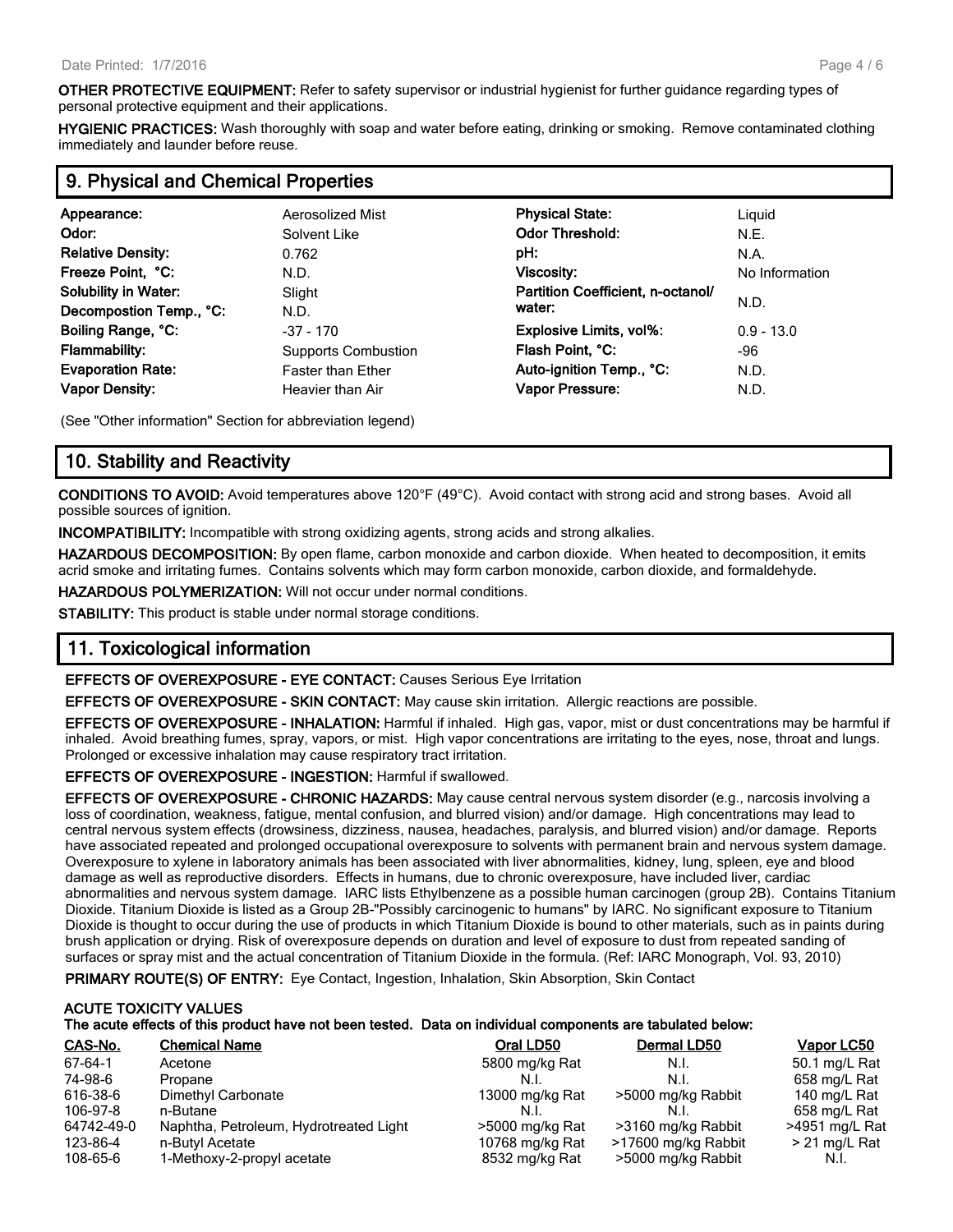| 64742-95-6     | Solvent Naphtha, Light Aromatic  |
|----------------|----------------------------------|
| 13463-67-7     | <b>Titanium Dioxide</b>          |
| $95 - 63 - 6$  | 1,2,4-Trimethylbenzene           |
| 5131-66-8      | Propylene Glycol Monobutyl Ether |
| 1330-20-7      | Xylene (mixed isomers)           |
| 111-76-2       | Ethylene Glycol Monobutyl Ether  |
| $100 - 41 - 4$ | Ethylbenzene                     |
|                |                                  |

N.I. - No Information

## **12. Ecological Information**

**ECOLOGICAL INFORMATION:** Product is a mixture of listed components.

#### **13. Disposal Information**

**DISPOSAL INFORMATION:** Dispose of material in accordance to local, state, and federal regulations and ordinances. Do not allow to enter waterways, wastewater, soil, storm drains or sewer systems.

3500 mg/kg Rat >4350 mg/kg Rabbit

15400 mg/kg Rabbit

#### **14. Transport Information**

|                              | Domestic (USDOT)                        | International (IMDG) | Air (IATA) | <b>TDG (Canada)</b>                            |
|------------------------------|-----------------------------------------|----------------------|------------|------------------------------------------------|
| UN Number:                   | N.A.                                    | 1950                 | 1950       | N.A.                                           |
| <b>Proper Shipping Name:</b> | Paint Products in<br>Limited Quantities | Aerosols             | Aerosols   | Paint Products in<br><b>Limited Quantities</b> |
| <b>Hazard Class:</b>         | N.A.                                    | 2.1                  | 2.1        | N.A.                                           |
| <b>Packing Group:</b>        | N.A.                                    | N.A.                 | N.A.       | N.A.                                           |
| <b>Limited Quantity:</b>     | Yes                                     | Yes                  | Yes        | Yes                                            |

#### **15. Regulatory Information**

#### **U.S. Federal Regulations:**

#### **CERCLA - SARA Hazard Category**

This product has been reviewed according to the EPA 'Hazard Categories' promulgated under Sections 311 and 312 of the Superfund Amendment and Reauthorization Act of 1986 (SARA Title III) and is considered, under applicable definitions, to meet the following categories:

Fire Hazard, Pressure Hazard, Acute Health Hazard, Chronic Health Hazard

#### **Sara Section 313:**

This product contains the following substances subject to the reporting requirements of Section 313 of Title III of the Superfund Amendment and Reauthorization Act of 1986 and 40 CFR part 372:

| <b>Chemical Name</b>            | CAS-No.       |
|---------------------------------|---------------|
| Dimethyl Carbonate              | 616-38-6      |
| 1,2,4-Trimethylbenzene          | $95 - 63 - 6$ |
| Xylene (mixed isomers)          | 1330-20-7     |
| Ethylene Glycol Monobutyl Ether | 111-76-2      |
| Ethylbenzene                    | 100-41-4      |

#### **Toxic Substances Control Act:**

This product contains the following chemical substances subject to the reporting requirements of TSCA 12(b) if exported from the United States:

No TSCA 12(b) components exist in this product.

8400 mg/kg Rat >2000 mg/kg Rabbit N.I.  $1310000$  mg/kg Rat 2500 mg/kg  $\sim$  N.I. 95-3180 mg/kg Rat  $\geq$ 3160 mg/kg Rabbit 18 mg/L Rat 1900 mg/kg Rat  $\sim$  N.I. 1900 mg/kg Rat N.I. N.I. N.I.<br>3500 mg/kg Rat 29.08 mg/L Rat 1900 mg/kg Rabbit 29.08 mg/L Rat 11 mg/kg Rat 1,060 mg/kg Rabbit 11 mg/L<br>17.2 mg/kg Rat 15400 mg/kg Rabbit 17.2 mg/L Rat